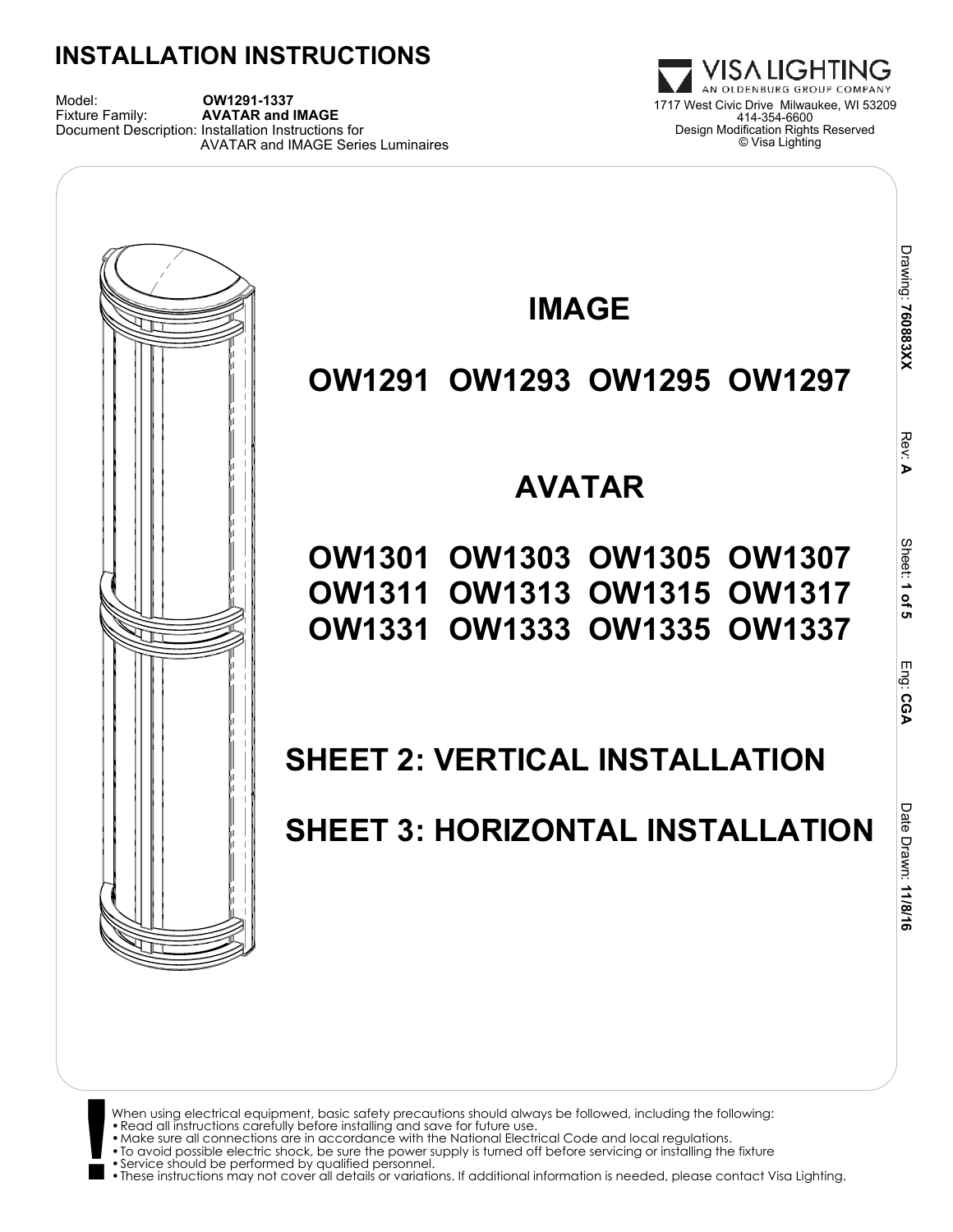

#### 8-32 HEX NUT (2)

- 1. Open fixture by loosening set screws on latch side of housing front. Remove backplate from housing front.
- 2. Remove mounting nuts and lamping from backplate.

**INSTALLATION INSTRUCTIONS**

- 3. Mark the locations for the wall anchors. It is helpful to place the backplate over the junction box and mark the locations through the holes. For correct orientation the weep hole should be at the bottom of the fixture. Note: 18" version does not use wall anchors.
- 4. Drill 5/16" diameter holes at the marked locations and install the wall anchors.
- 5. Water seal the backplate to the mounting surface by using caulk in a circle around the mounting hole pattern.

Date Drawn:Date Drawn: **11/8/16** 

- 6. Level and attach the backplate to the junction box with j-box screws and to the wall with mounting plate. Use sealing washers as indicated. Be sure weep hole is oriented down. Be sure backplate is straight and not bowed when tightening mounting screw.
- 7. Make all appropriate wire connections.
- 8. Reattach lamping compartment to the backplate.
- 9. Hook the housing front hinge side on to the hinge side of the backplate; this is best achieved by doing so at a 15 degree angle. While pushing housing front closed tightly, tighten set screws. Ensure that the 'TOP' arrow is pointing up as shown.
- 10. See page 5 for instructions on steps 8 and 9.
	- When using electrical equipment, basic safety precautions should always be followed, including the following:
	- •Read all instructions carefully before installing and save for future use.
	- •Make sure all connections are in accordance with the National Electrical Code and local regulations.
- **!** •To avoid possible electric shock, be sure the power supply is turned off before servicing or installing the fixture
	- •Service should be performed by qualified personnel.
	- •These instructions may not cover all details or variations. If additional information is needed, please contact Visa Lighting.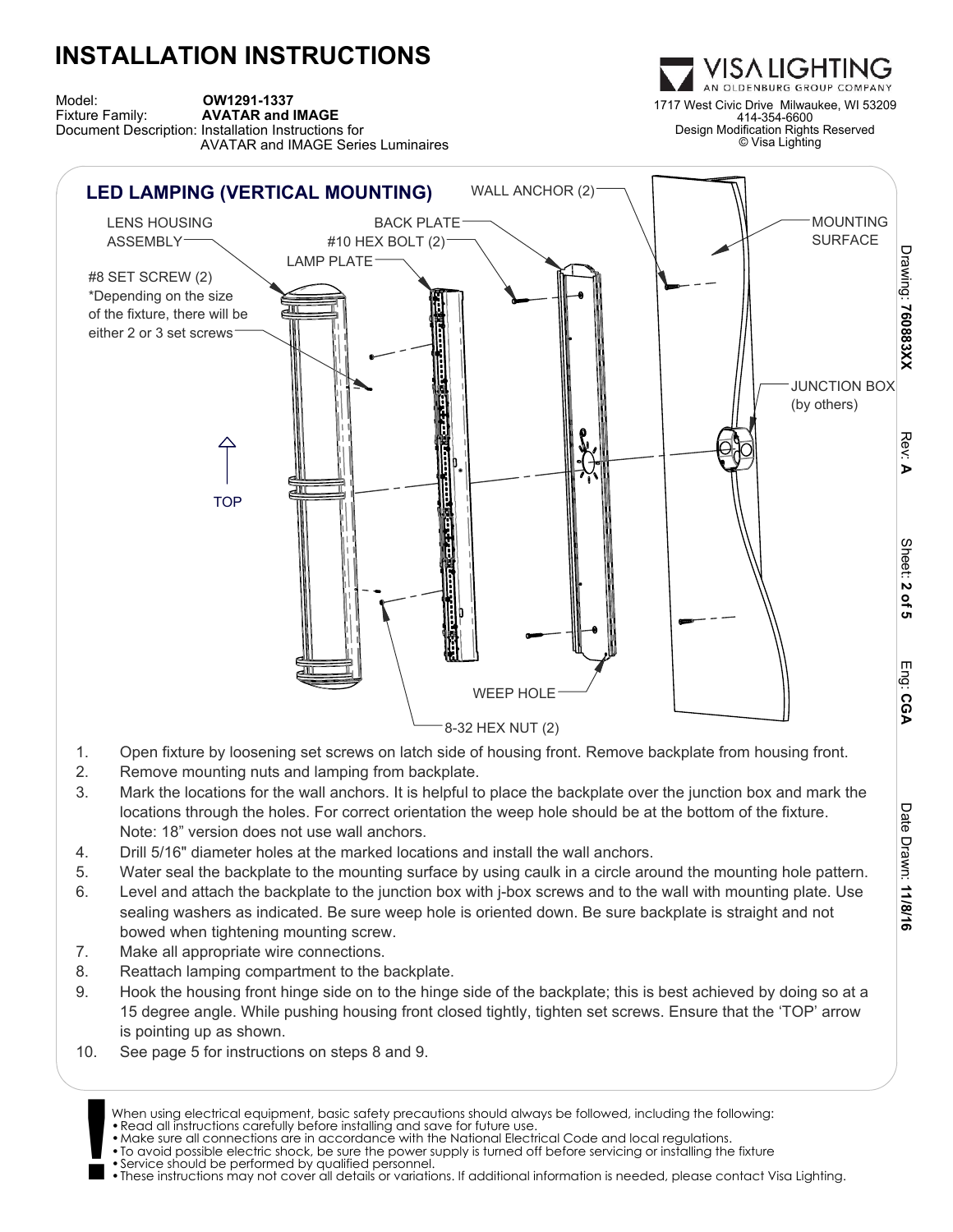Model: **OW1291-1337**<br>Fixture Family: **AVATAR and IMAGE** Document Description: Installation Instructions for AVATAR and IMAGE Series Luminaires



- 1. Open fixture by loosening set screws on latch side of housing front. Remove backplate from housing front.
- 2. Remove mounting nuts and lamping from backplate.
- 3. Mark the locations for the wall anchors. It is helpful to place the backplate over the junction box and mark the locations through the holes. For correct orientation the weep hole should be at the bottom of the fixture. Note: 18" version does not use wall anchors.
- 4. Drill 5/16" diameter holes at the marked locations and install the wall anchors.
- 5. Water seal the backplate to the mounting surface by using caulk in a circle around the mounting hole pattern. See page 4 for caulking detail.
- 6. Level and attach the backplate to the junction box with j-box screws and to the wall with mounting plate. Use sealing washers as indicated. Be sure weep hole is oriented down. Be sure backplate is straight and not bowed when tightening mounting screw.
- 7. Make all appropriate wire connections.
- 8. Reattach lamping compartment to the backplate.
- 9. Hook the housing front hinge side on to the hinge side of the backplate; this is best achieved by doing so at a 15 degree angle. While pushing housing front closed tightly, tighten set screws. Ensure that the 'TOP' arrow is pointing up as shown.
- 10. See page 5 for instructions on steps 8 and 9.
	- When using electrical equipment, basic safety precautions should always be followed, including the following:
	- •Read all instructions carefully before installing and save for future use.
	- •Make sure all connections are in accordance with the National Electrical Code and local regulations.
- **!** •To avoid possible electric shock, be sure the power supply is turned off before servicing or installing the fixture •Service should be performed by qualified personnel.
	- •These instructions may not cover all details or variations. If additional information is needed, please contact Visa Lighting.

ISA LIGHTIN 1717 West Civic Drive Milwaukee, WI 53209 414-354-6600 Design Modification Rights Reserved © Visa Lighting

Drawing: 760883XX  **760883XX**

> Rev:<u>ъ</u>

Sheet:

 **3 of 5**

Eng:

 **CGA**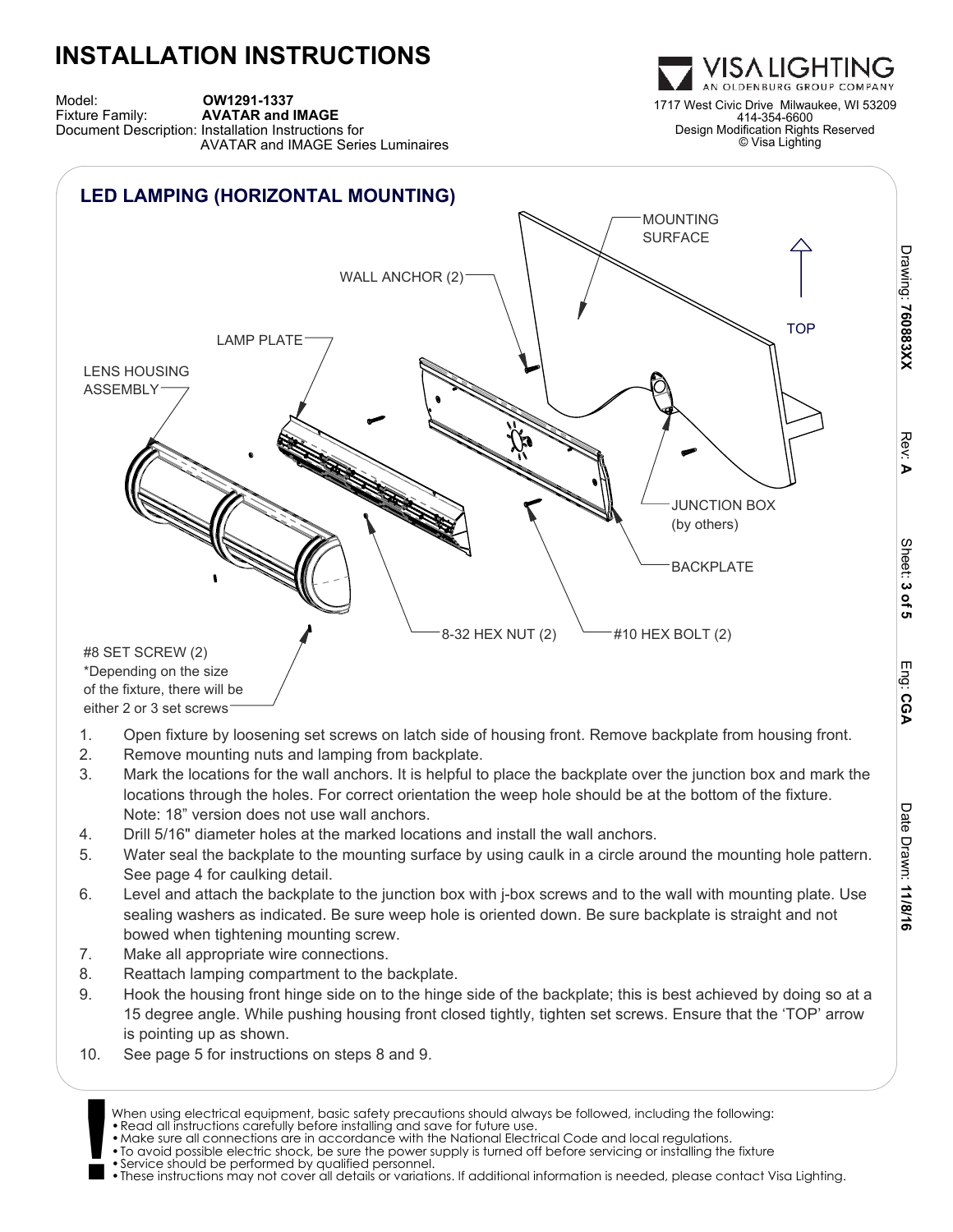Model: **OW1291-1337**<br>Fixture Family: **AVATAR and IMAGE** Document Description: Installation Instructions for AVATAR and IMAGE Series Luminaires



WHEN INSTALLING FIXTURE IF NOT REMOVED.

**!** •To avoid possible electric shock, be sure the power supply is turned off before servicing or installing the fixture •Service should be performed by qualified personnel.

•These instructions may not cover all details or variations. If additional information is needed, please contact Visa Lighting.

1717 West Civic Drive Milwaukee, WI 53209 414-354-6600 Design Modification Rights Reserved © Visa Lighting

VISA LIGHTING AN OLDENBURG GROUP COMPANY

When using electrical equipment, basic safety precautions should always be followed, including the following:<br>• Read all instructions carefully before installing and save for future use.<br>• Make sure all connections are in